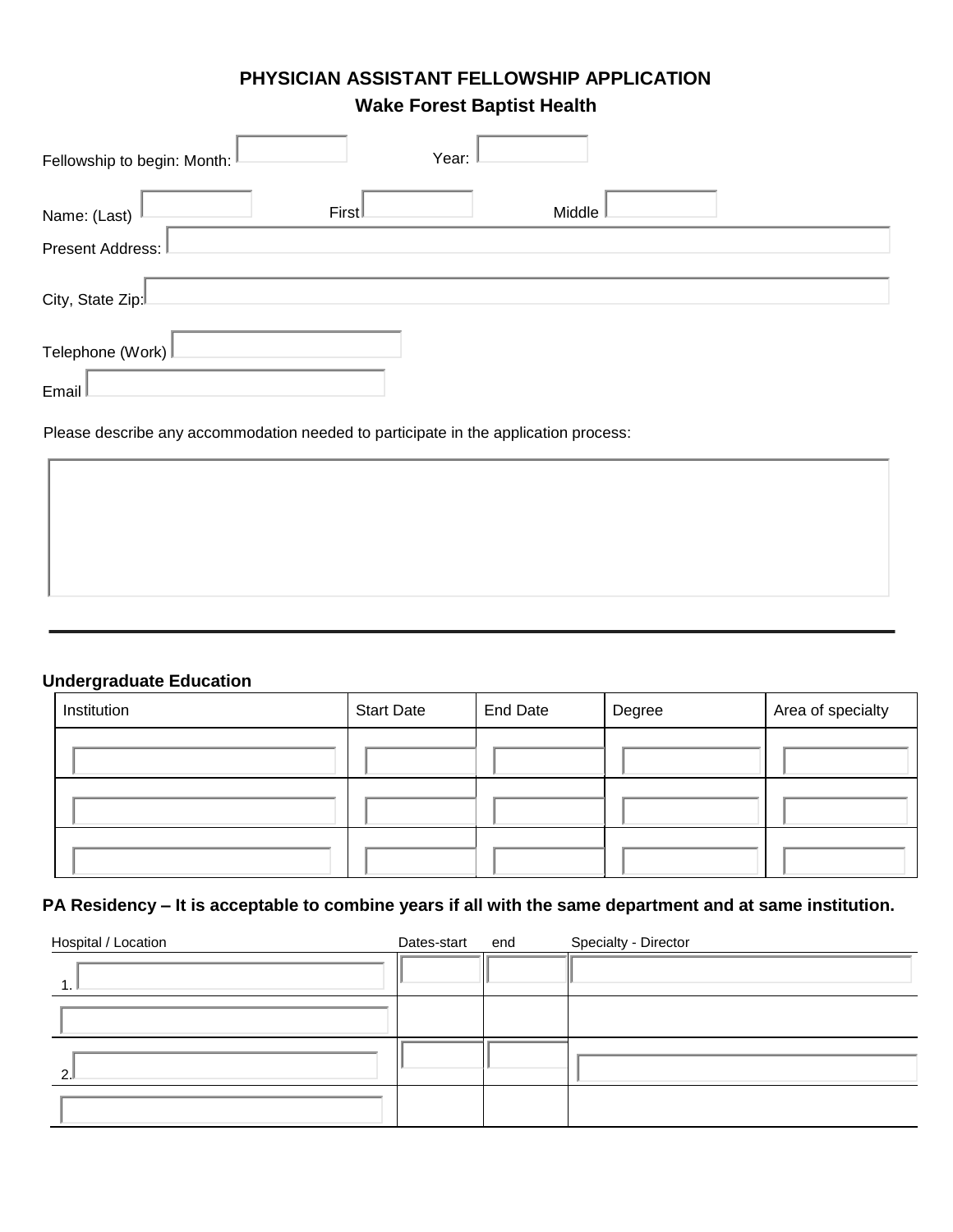| 3.                                                                     |        |        |
|------------------------------------------------------------------------|--------|--------|
|                                                                        |        |        |
|                                                                        |        |        |
| <b>PANCE Score:</b>                                                    |        |        |
| <b>Board Certification</b>                                             |        |        |
| Name                                                                   |        | Year   |
| Licensure                                                              |        |        |
|                                                                        |        |        |
| State                                                                  | State  | State  |
|                                                                        |        |        |
| Number                                                                 | Number | Number |
| Any suspensions, restrictions, disciplinary actions? (Please describe) |        |        |

# **Research Experience and Grant Experience - Please include in your CV**

# **Publications and Presentations - Please include in your CV**

| References: Name | Institution |  |  |
|------------------|-------------|--|--|
|                  |             |  |  |
|                  |             |  |  |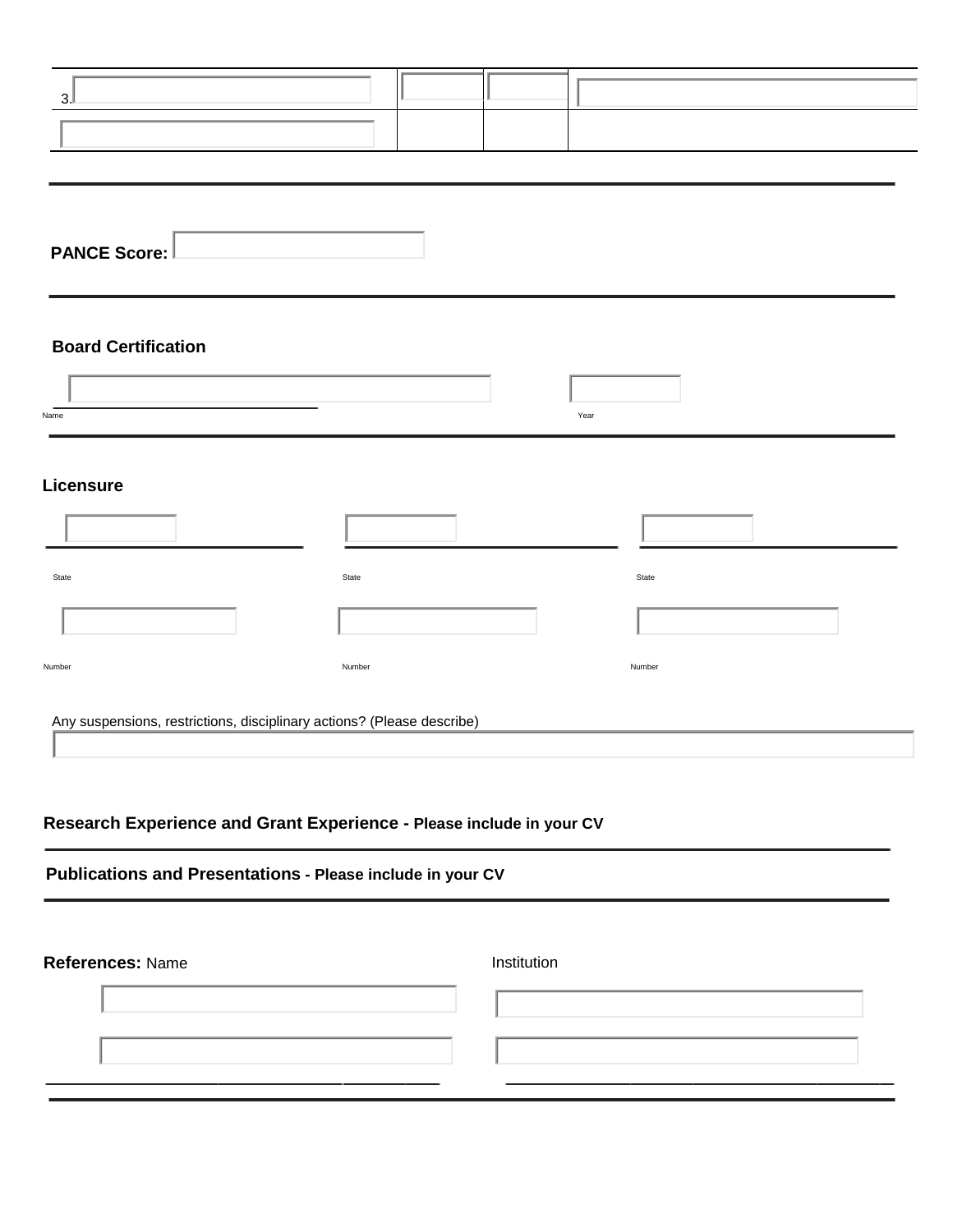#### **Military or Government Service**

Have you ever had any job-related training in the U.S. Armed Services? If yes, please describe:

### **Special Interests or Abilities**

Please describe any personal talents, hobbies, or abilities (at your own option, you may limit your response to those interests that you believe may enhance your performance as a Fellow):

#### **Foreign Languages**

Do you have any foreign language skills that might help you perform the fellowship for which you applied?

 $\Box$ 

| Yes: $\Box$              | No: |  |  |  |
|--------------------------|-----|--|--|--|
| If yes, please describe: |     |  |  |  |
|                          |     |  |  |  |